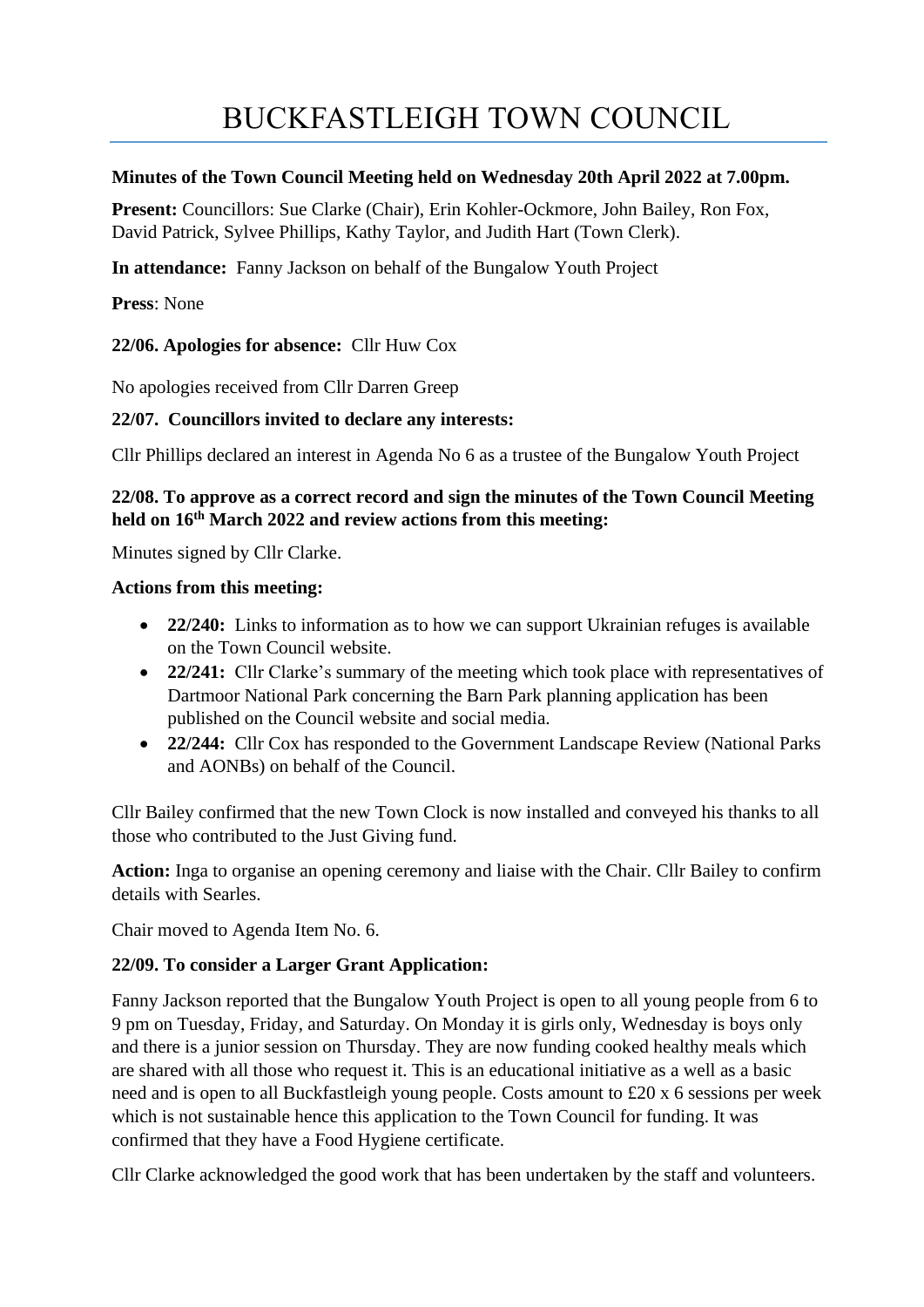Fanny Jackson said they have two excellent youth workers from the town. The aim is to provide a youth-led community organisation. They want young people to make decisions about the project and learn skills such as budgeting, buying food, cooking and management.

Members discussed the amount available in the current Larger Grant budget as well as other options. Cllr Fox suggested making an interim grant.

**Decision:** Members agreed unanimously to award £3,000 funded from both the Larger Grant funds and ring-fenced Wellbeing budget.

Fanny Jackson thanked the Town Council and explained that the young people who attend the Bungalow are creating a film about their experiences which they would like to show in the Town Hall.

# **22/10. Questions and comments from the public:** None

# **22/11. Questions to District and County Councillors and comments on reports relevant to this meeting:**

Cllr Clarke read out a report from Cllr Cox who was unable to attend this meeting:

- Football Club car park update an enforcement notice has now been served by Teignbridge District Council (TDC) regarding the illegally parked vans in this area. There is no indication that the occupants will leave voluntarily although Housing Officers will try to engage with them again. Court action is now being pursued to obtain an eviction notice.
- A small number of Ukrainian refugees are already in the area and there is an active support group – Ashburton Ukrainian Refugee Support who have a dedicated Facebook page. TDC and the Teignbridge Community Voluntary Service (CVS) are leading on this with TDC carrying out house checks and setting up support systems alongside the CVS and Devon County Council. Unfortunately, there are delays with the Visa process, but it is expected that 40 to 50 families will be hosted within the Teignbridge area although this is not certain.
- Staffing levels at TDC remain a problem but it is hoped that more staff will be recruited soon.
- Housing is still a significant problem with not enough social rented property and increasing demand for eg. the first 8 social rents which were recently released in Ashburton had 341 applicants.

## **22/12. Update from the Jubilee Committee meeting held on 28th March 2022:**

The Clerk confirmed that preparations are ongoing for the Jubilee weekend.

Volunteers will be needed to deliver flyers in May. Cllr Patrick suggested the delivery service available from Royal Mail.

**22/13.** Budget Analysis Report 01.03.22 – 31.03.22: Approved

## **22/14. Bank Payments Report and Bank Statements 01.03.22 – 31.03.22:** Approved

# **22/15. Multi-Pay Card Statements January 2022 to March 2022:** Approved